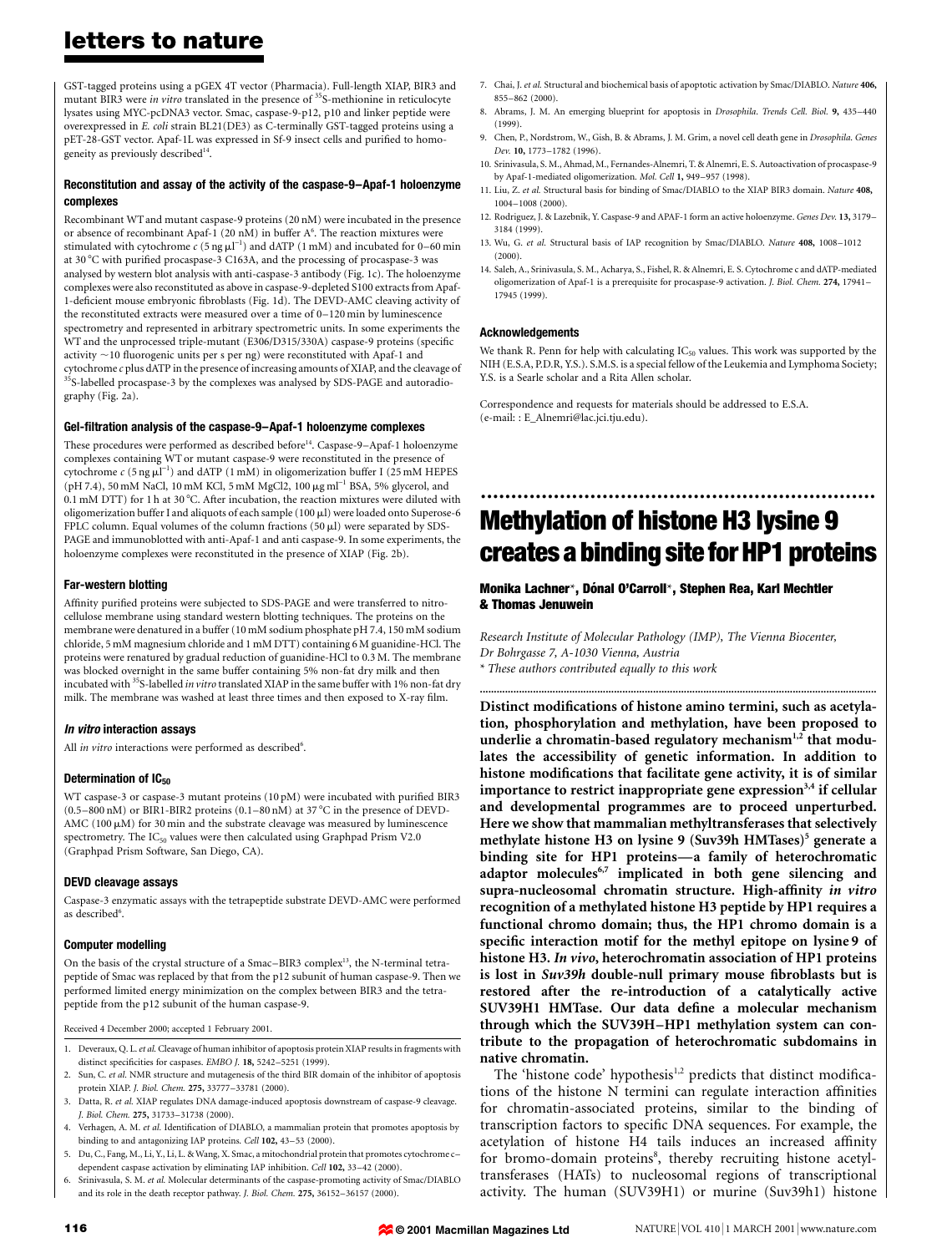methyltransferases (HMTases) and their associated HP1 proteins<sup>9</sup> share the evolutionarily highly conserved chromo domain<sup>10,11</sup>, which has been implicated in directing euchromatic or heterochromatic localizations<sup>12</sup>. On the basis of these intriguing parallels, we reasoned that the SUV39H1-dependent methylation of lysine 9 in  $H3$  (ref. 5) may generate a specific binding surface for either the HMTase itself or for the associated HP1 protein(s).

To investigate directly whether SUV39H1 or HP1 proteins could display affinity for the H3 N terminus, we developed an in vitro 'pull-down assay' by covalently coupling unmodified, Lys-9dimethylated (K9-dimeth) and Ser-10-phosphorylated (S10-phos) H3 N-terminal peptides (residues  $1-20$ ) to an affinity matrix (see Methods). As a control, we also prepared a matrix presenting an unmodified H4 N-terminal peptide (residues 1-20). Triple Myctagged complementary DNAs of human SUV39H1 and murine HP1 $\alpha$ , HP1 $\beta$  and HP1 $\gamma$  were *in vitro* translated, and recombinant proteins were incubated with a 1,000-fold or greater excess (see Methods) of the different covalently attached histone N-terminal peptides. After extensive washing, bound proteins were visualized by protein blot analysis with anti-Myc antibodies. To compare binding specificites, we also included the transcription factor Pax5 (ref. 13) and the murine Polycomb group protein mPC1 (ref. 14) in this analysis (Fig. 1a, b). The *Drosophila* Polycomb<sup>15</sup> and HP1 (ref. 16) proteins have been shown to interact with histones in vitro.

Whereas  $(Myc)_{3}-Pax5$  did not display binding to any of the matrices,  $(Myc)<sub>3</sub>$ -mPC1 showed nonspecific associations. Similarly, although binding of  $(Myc)_{3}-SUV39H1$  was slightly enhanced with the K9-dimeth peptide, it was also retained with all of the other N termini. In contrast, the three  $(Myc)_{3}$ -HP1 proteins only reacted with the K9-dimeth peptide (Fig. 1c, lower panels) but did not display associations with unmodified H3, or the S10-phos or H4 peptides.

HP1 proteins are characterized by the evolutionarily conserved chromo domain $10,11$  and by a related carboxy-terminal shadow

domain that directs intra- and intermolecular interactions<sup>6,7</sup>. To examine the domain requirements for association with the H3 Lys 9 N terminus, we introduced point mutations (V23M or V26R) in the first  $\beta$ -sheet of the HP1 $\beta$  chromo domain that would interfere with a predicted hydrophobic binding pocket<sup>12</sup>. We also generated truncated  $(Myc)<sub>3</sub>–HP1\beta$  proteins that comprise only the chromo (residues  $4-96$ ) or the shadow (residues  $110-185$ ) domain (Fig. 2a). Quantitative pull-down assays with full-length HP1b indicated that saturated binding occurred with a 500- to 10,000-fold excess of the H3 K9-dimeth peptide. By contrast, both chromo point mutants displayed impaired affinity and the shadow domain showed no interaction at all (Fig. 2b). Notably, the isolated HP1 $\beta$  chromo domain can recognize the H3 Lys 9 methylation mark, although its binding requires a 10- to 20-fold increase in the concentration of the H3 K9-dimeth peptide as compared with full-length HP1 $\beta$ .

To validate these findings, we next examined the relative ratios at which free peptide would compete away full-length  $HP1\beta$  or the isolated HP1 $\beta$  chromo domain from the affinity matrix. We bound about 20 ng of  $(Myc)_{3}$ -HP1 $\beta$  or  $(Myc)_{3}$ -chromo to the H3 K9dimeth matrix and then incubated with increasing concentrations  $(10$ -fold increments) of either unmodified or K9-dimeth H3 peptides. Whereas the unmodified H3 peptide was inactive over the entire concentration range, a 10,000-fold excess of the K9-dimeth H3 peptide was required to dissociate  $(Myc)<sub>3</sub>–HP1\beta$  (Fig. 2c). By contrast, the affinity of  $(Myc)<sub>3</sub>$ -chromo was significantly weaker; this domain had already eluted at a 1,000-fold excess of the K9 dimeth H3 peptide. Together with the above results, these data indicate that the HP1 $\beta$  chromo domain interacts with the H3 Lys9 methylation mark *in vitro*; however, they further suggest that fulllength HP1 $\beta$  or an HP1 $\beta$  dimer<sup>17</sup> is necessary for high-affinity binding. The latter interpretation is particularly intriguing because it would allow many interactions to occur between Lys-9 dimethylated H3 N termini and dimerized HP1 molecules, thereby stabilizing their binding.





down assays with the indicated (Myc)<sub>3</sub>-tagged proteins on affinity matrices that present either unmodified (unmod), Lys-9-dimethylated (K9-dimeth) and Ser10-phosphorylated (S10-phos) H3 N-terminal peptides, or an unmodified H4 N terminus. 'inp', 10% of IVT proteins used for binding; 'ft', 10% of flow-through; 'pd', pulled-down (bound proteins).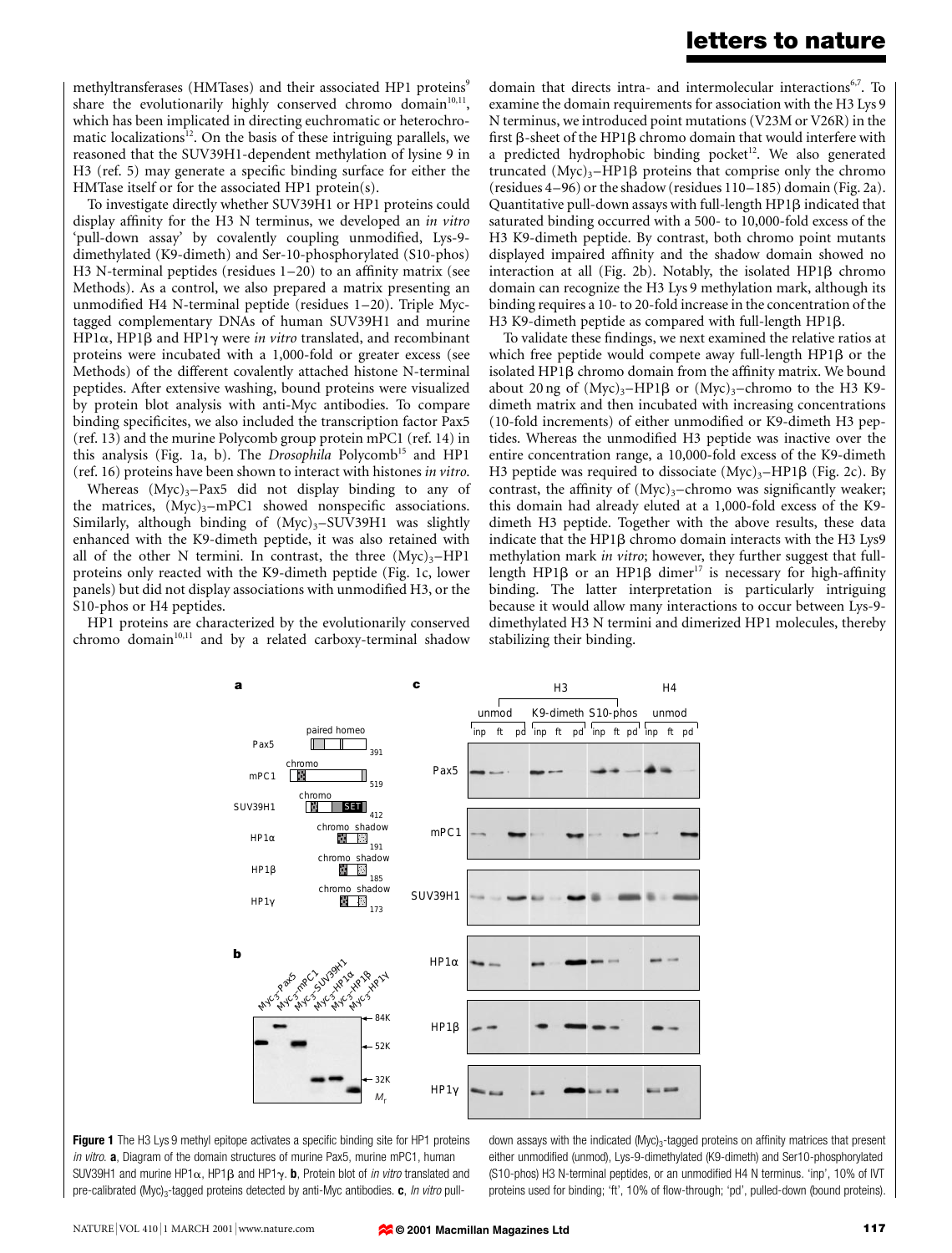To show that H3 Lys 9 methylation is also the crucial determinant for HP1 localization in native chromatin, we next analysed the nuclear distribution of HP1 proteins in wild-type versus mutant primary mouse embryonic fibroblasts (PMEFs) in which the two murine Suv39h genes had been disrupted<sup>5</sup>. Mammalian HP1 proteins are enriched at heterochromatic foci<sup>18,19</sup>, which can readily be visualized in mouse cells by counterstaining of (A+T)-rich repeat sequences with 4',6-diamidino-2-phenylindole (DAPI). Heterochromatic association of murine HP1 proteins was unaltered only if single Suv39h1 or Suv39h2 gene disruptions were introduced into PMEFs (data not shown; for wild-type localization see below). By contrast, indirect immunofluorescence for HP1 $\beta$  or HP1 $\alpha$  epitopes in interphase chromatin of Suv39h double-null PMEFs indicated that both proteins are dispersed from heterochromatin. These results are consistent with complementary analyses of clr4 mutants in Schizosaccharomyces pombe $2^0$ .



To determine more definitively that HP1 localization is dependent on Suv39h-mediated HMTase activity and not on association with Suv39h proteins $9,21$ , we re-introduced an active human  $(Myc)<sub>3</sub>$ -SUV39H1 HMTase or a catalytically inactive  $(Myc)<sub>3</sub>$ -SUV39H1 mutant  $(H324L)^5$  into wild-type and Suv39h doublenull PMEFs by retroviral infection. Expression of a linked green fluorescent protein (GFP) indicated 80–90% infection efficiency (see Methods; data not shown). Protein blot analysis with nuclear extracts from infected cells confirmed a comparable abundance of ectopic proteins (Fig. 3a), and catalytic activity or inactivity (of the H324L mutant) was shown by HMTase assays after immunopreci-

pitation with anti-Myc antibodies (Fig. 3b).

We then examined nuclear localization of ectopic SUV39H1 proteins in wild-type PMEFs by indirect immunofluorescence with anti-Myc antibodies. Whereas mock-infected cells were Myc negative, both  $(Myc)_{3}-SUV39H1$  and the  $(Myc)_{3}-SUV1(H324L)$ mutant are enriched at heterochromatic foci, in a staining that largely overlaps with colocalized HP1 $\beta$  and HP1 $\alpha$  (Fig. 4, right panels). This result indicates that heterochromatin association of SUV39H1 in a wild-type background can be uncoupled from its intrinsic HMTase activity, and is consistent with our previous structure-function analysis that defined a heterochromatin targeting and HP1 $\beta$  interaction domain at the N terminus of SUV39H1 (ref. 21).

Finally, we colocalized ectopic SUV39H1 and endogenous HP1b and HP1 $\alpha$  proteins in infected Suv39h double-null PMEFs. In contrast to wild-type cells, the  $(Myc)_{3}-SUV1(H324L)$  mutant only displayed diffuse nuclear staining, similar to the dispersed distribution of endogenous HP1 proteins (Fig. 4, left panel). Notably, the catalytically active  $(Myc)_{3}-SUV39H1$  HMTase was enriched at heterochromatin and could induce relocalization of



Figure 2 Mutant analysis of HP1 $\beta$  and quantitation of *in vitro* binding to the H3 K9-dimeth peptide matrix.  $\mathbf{a}$ , Protein blot of *in vitro* translated and pre-calibrated (Myc)<sub>3</sub>-tagged HP1 $\beta$  mutant proteins detected by anti-Myc antibodies. **b**, Quantitative pull-down assays of (Myc)<sub>3</sub>-tagged HP1 $\beta$  mutants with the H3 K9-dimeth affinity matrix. Binding was analysed with  $\sim$  20 ng of IVT proteins and increasing concentrations of H3 K9-dimeth N termini (indicated as fold excess). c, Quantitative elution of pre-bound (Myc)<sub>3</sub>-HP1 $\beta$  and  $(Myc)<sub>3</sub>$  -chromo with increasing concentrations (indicated as fold excess) of unmodified or K9-dimeth H3 N-terminal peptides. 'inp', 10% of pre-bound proteins; 'el', 20% of first wash; 'pd', pulled down (proteins retained on matrix after final washes).

Figure 3 Characterization of transduced SUV39H1 HMTase activity in PMEFs. a, Protein blot analysis with 30  $\mu$ g of nuclear extracts from wild-type and Suv39h double-null mouse primary embryonic fibroblasts (PMEFs) that had been mock-infected (vector) or productively infected with retroviruses carrying an active ('SUV39H1',  $(Myc)_{3}-SUV39H1$ ) or an inactive ('H324L',  $(Myc)_{3}$ -SUV1(H324L)) HMTase. As a loading control and to demonstrate similar abundance of endogenous HP1 proteins, the blot was cut and also probed with antibodies specific for HP1 $\beta$ . b, HMTase assay with an N-terminal H3 peptide and transduced (Myc)<sub>3</sub> $-$ SUV39H1 enzymes that were enriched by immunoprecipitation (IP) from 500  $\mu$ g of nuclear PMEF extracts with anti-Myc antibodies.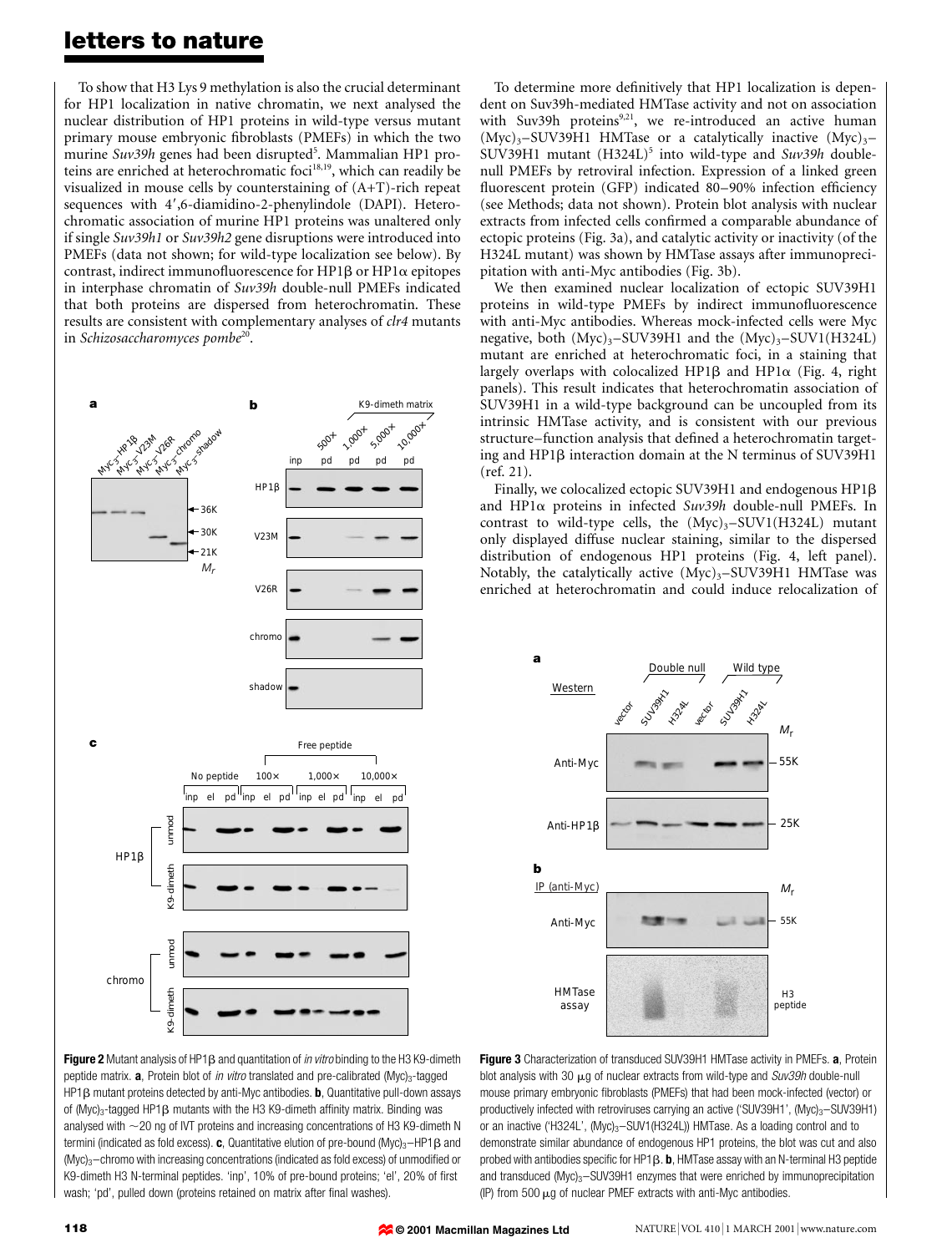

Figure 4 Rescue of heterochromatic localization of HP1 proteins by an active SUV39H1 HMTase. Double-label indirect immunofluorescence of wild-type (right panel) and Suv39h double-null (left panel) PMEFs that had been infected with  $(Myc)_{3}-SUV39H1$ -transducing retroviruses as in Fig. 3. Expression analysis of a linked GFP protein indicated 80-90% infection efficiency (data not shown). Mouse interphase chromatin was co-stained with

anti-Myc (green) and anti-HP1 $\beta$  antibodies (red). DNA was counterstained with DAPI (blue). In additional samples, PMEF interphase chromatin was co-stained with anti-Myc (not shown) and anti-HP1 $\alpha$  antibodies (red). Contrast of images was adjusted with Adobe Photoshop 4.0.

HP1 $\beta$  and HP1 $\alpha$  to these heterochromatic foci (Fig. 4, middle row, left panel). Together, these results strongly suggest that the Suv39hdependent methylation of Lys 9 in H3 (ref. 3) transduces the signal to recruit the SUV39H-HP1 complex to heterochromatic regions in mammalian chromatin.

In contrast to gene activity controlled by sequence-specific transcription factors, epigenetic mechanisms for variegating gene expression have been difficult to define at a molecular level, because it remained unclear how they would discriminate target loci for activation or repression<sup>22-25</sup>. The Suv39h HMTases selectively methylate H3 at Lys 9, and their activity is impaired by pre-existing modifications in the H3 N terminus<sup>5</sup>. Thus, conditions that entail the presentation and incorporation of unmodifed H3 tails, for example, decaying transcriptional activity during developmental programmes<sup>26</sup> or replication-coupled histone deposition<sup>27,28</sup> at transcriptionally non-permissive regions, are likely to favour the establishment of the Suv39h-dependent H3 Lys 9 methyl epitope. Moreover, because Lys 9 in H3 can either be methylated or acetylated<sup>1,29</sup>, competitive modification of this position could provide a molecular `switch' for the induction of euchromatic or heterochromatic subdomains, if the activity or abundance of the respective enzymes is altered. For example, forced overexpression of SUV39H1 induces ectopic heterochromatin by redistributing endogenous  $HP1\beta^{21}$ . On the basis of our data, we propose that the SUV39H-HP1 methylation system contributes to higher order chromatin organization by propagating a heterochromatin-specific affinity in the histone H3 N terminus.  $\Box$ 

# Methods

## In vitro translation of  $(Myc)_3$ -tagged proteins

A (Myc)<sub>3</sub>-H6 epitope including a unique NotI cloning site was inserted into the polylinker of pKW2T, which allows in vitro transcription by the SP6 RNA polymerase. The plasmid for parental (Myc)<sub>3</sub>-SUV39H1 (residues 3-412) has been described<sup>9</sup>. Additional (Myc)<sub>3</sub>tagged proteins were generated by transferring NotI/EcoRI polymerase chain reaction (PCR) amplicons into the pKW2T derivative, encoding in-frame fusions for Pax5 (residues  $4-391$ )<sup>13</sup>, mPC1 (residues  $3-519$ )<sup>14</sup>, HP1 $\alpha$  (residues 5-191), HP1 $\beta$  (residues 5-185), HP1 $\gamma$  (residues 5-173) and the HP1 $\beta$  chromo (residues 4-96) or HP1 $\beta$  shadow (residues  $110-185$ ) domain<sup>7,11,17</sup>. The V23M and V26R point mutations were directly generated in the  $(Myc)_3$ -HP1 $\beta$  construct by double PCR mutagenesis. All plasmids were confirmed by sequencing, which detected the presence of a point mutation (G8A) in

mPC1 and of another point mutation (D65A) in HP1 $\gamma$ .

Plasmid DNA  $(1 \mu g)$  was transcribed and translated (TNT-kit; Promega) in a volume of 50  $\mu$ l, and in vitro translated (IVT) proteins were calibrated by immunoblotting with anti-Myc antibodies visualized by peroxidase staining using enhanced chemiluminescence (ECL; Amersham).

#### In vitro pull-down assays with peptide matrices

Affinity matrices were generated in 400 µl of HEPES pH 7.9 by covalently coupling, for 2 h at room temperature, 1.4 mg of histone peptides  $(\sim 600$  nmol) through a C-terminal cysteine to 5 mg of activated Poros beads (Applied Biosystems), representing  $\sim$  300 nmol of active maleimid groups through the bifunctional crosslinker sulfo-GMBS (Pierce). Saturation of the matrices was determined by the 412-nm absorbance of free thiol-groups using 5,5'-dithio-bis (2-nitrobenzoic acid) (Sigma). Matrices can be stored at 4 °C

The unmodifed H3 N-terminal (residues  $1-20$ ), K9-dimeth and S10-phos H3 peptides have been described<sup>5</sup>. In addition, we also prepared an affinity matrix with the N terminus of histone H4 (SGRGKGGKGLGKGGAKRHRK-Cys).

In vitro pull-down assays were modified on the basis of described protocols $30$  with a  $\approx$  1,000-fold excess of N termini over IVT proteins. For one *in vitro* reaction, 10  $\mu$ l of the peptide matrices  $(\leq 1$  nmol of covalently attached peptide) were washed three times in binding buffer (20 mM Tris pH 8, 150 mM NaCl, 1 mM EDTA, 0.1% Triton X-100) before incubation with 2-10  $\mu$ l of IVT proteins ( $\sim$ 1 pmol or 20 ng of recombinant protein) in a volume of 170  $\mu$ l for 60 min at room temperature. Reactions were vigorously washed five times in 50 mM HEPES pH 7.5, 0.5 M NaCl, 1 mM EDTA, 1% NP-40, and bound proteins were eluted in SDS sample buffer, separated by 10 or 12% SDS-PAGE and visualized by immunoblotting with anti-Myc antibodies.

For the elution analysis, eight aliquots of 20 ng IVT proteins were bound for 1 h at room temperature under saturating conditions to 10  $\mu$ l ((Myc)<sub>3</sub>-HP1 $\beta$ ) or 100  $\mu$ l ((Myc)<sub>3</sub>chromo) of the K9-dimeth matrix and washed twice. Loaded matrices were then incubated for an additional 1 h at room temperature in  $150 \mu$  of binding buffer containing increasing concentrations of free peptides, washed five times and analysed as above.

#### Analysis and rescue of PMEFs

PMEFs were derived from embryonic day E12.5 Suv39h double-null fetuses obtained after intercrossing Suv39h1<sup>-/-</sup>/Suv39h2<sup>+/-</sup> compound mutant mice (D. O'C. et al., manuscript in preparation). As controls, PMEFs were prepared from wild-type fetuses of the same genetic background. Co-staining of Triton X-100 extracted PMEF interphase chromatin was performed with rat monoclonal anti-HP1 $\beta^{18}$  and mouse monoclonal anti-Myc (9E10) antibodies, or with mouse monoclonal anti-HP1 $\alpha$  (Piere Chambon, Illkirch) and rabbit polyclonal anti-Myc (9E10) (Lukas Huber, IMP) antibodies, followed by counterstaining of DNA with  $4^{\prime}, 6^{\prime}$ -diamidino-2-phenylindole (DAPI; Sigma) as described<sup>21</sup>

For the rescue experiment, the H324L mutation<sup>5</sup> was introduced into full-length  $(Myc)_{3}$ =SUV39H1, and  $(Myc)_{3}$ =SUV39H1 and  $(Myc)_{3}$ =SUV1(H324L) SalI/EcoRI DNA fragments were transferred into the polylinker of MSCV-MIGR1 (a derivative of murine stem-cell virus plasmid; Clontech) that contains a linked humanized IRES-GFP protein instead of PGK-neo. SUV1 plasmids and empty MSCV-MIGR1 vector were transiently transfected into the ecotropic  $\phi$ NX-eco helper-free packaging cell line (G. Nolan, Stanford). Passage 3 wild-type and Suv39h double-null PMEFs  $(3 \times 10^5 \text{ cells per } 10\text{-cm}$ dish) were infected twice with  $\phi$ NX virus S/N, and cells were grown for 3 d before analysis